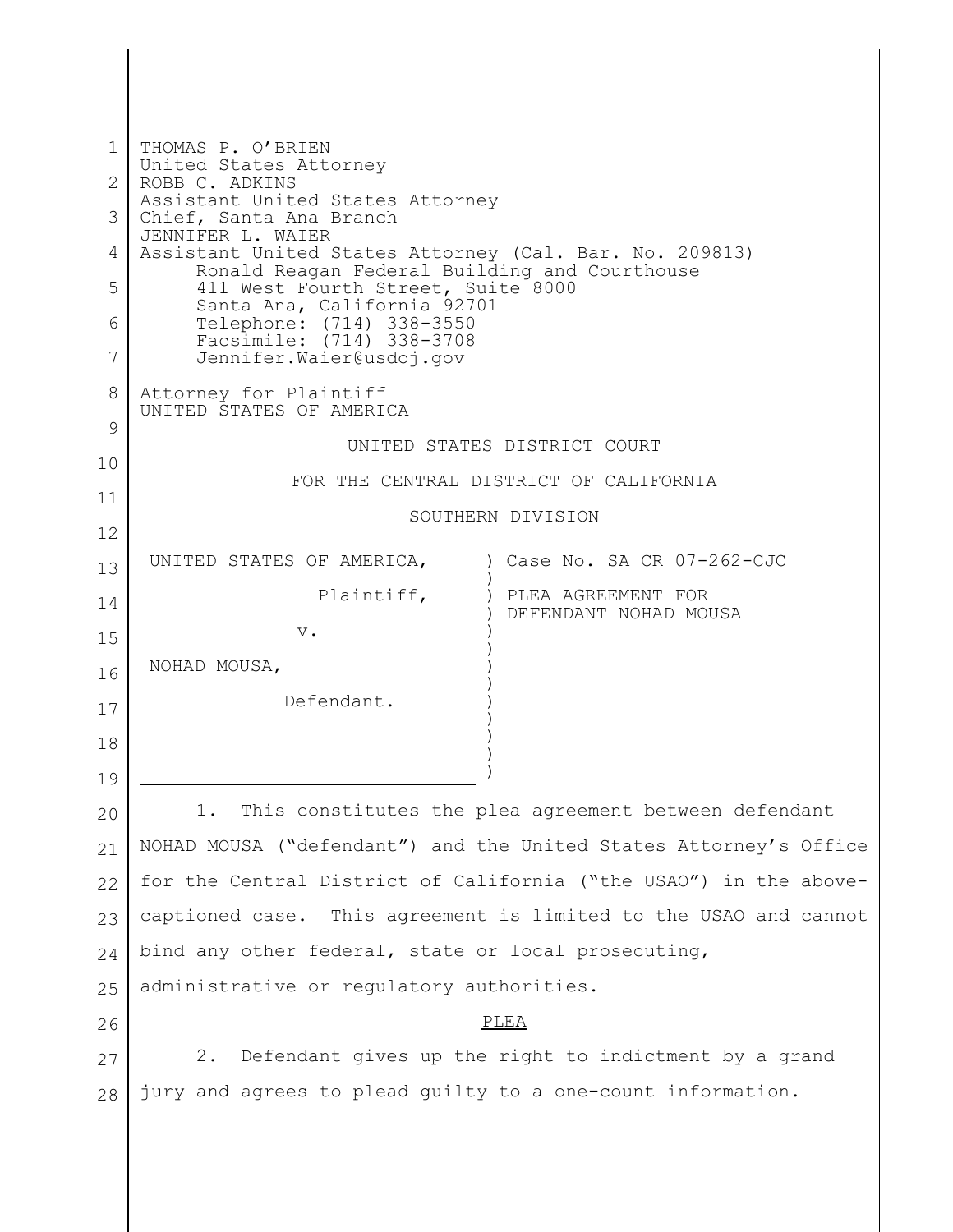### NATURE OF THE OFFENSE

2 3 4 5 6 7 8 9 10 11 3. In order for defendant to be guilty of count one, which charge violations of Title 18, United States Code, Section 1341, the following must be true: (1) the defendant knowingly devised or knowingly participated in a scheme to defraud; (2) the statements made or facts omitted as part of the scheme were material; (3) the defendant acted with the intent to defraud; and (4) the defendant used, or caused someone to use, the United States mail to carry out or to attempt to carry out the scheme or plan. Defendant admits that defendant is, in fact, guilty of the offense as described in count one of the information.

#### 12

1

### PENALTIES AND RESTITUTION

13 14 15 16 17 18 4. The statutory maximum sentence that the Court can impose for a violation of Title 18, United States Code, Section 1341 is: 30 years imprisonment; a fine of \$250,000 or twice the gross gain or gross loss resulting from the offense, whichever is greatest; a 5-year period of supervised release; and a mandatory special assessment of \$100.

19 20 21 22 23 24 25 26 27 5. Defendant understands that defendant will be required to pay full restitution to the victims of the offenses. Defendant agrees that, in return for the USAO's compliance with its obligations under this agreement, the amount of restitution is not restricted to the amounts alleged in the counts to which defendant is pleading guilty and may include losses arising from charges not prosecuted pursuant to this agreement as well as all relevant conduct in connection with those charges. Defendant further agrees that defendant will not seek the discharge of any

28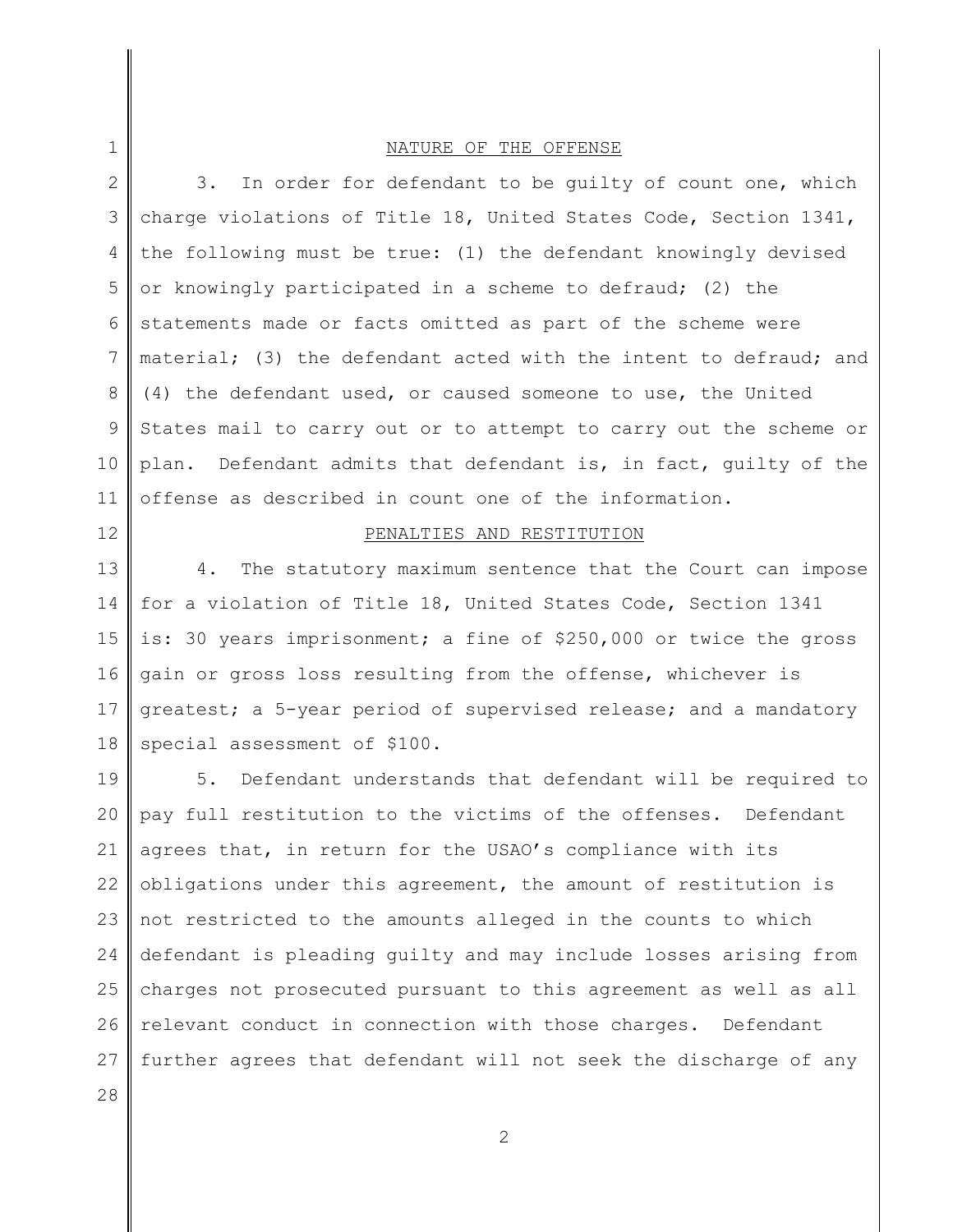1 2 restitution obligation, in whole or in part, in any present or future bankruptcy proceeding.

3 4 5 6 7 8 9 10 6. Supervised release is a period of time following imprisonment during which defendant will be subject to various restrictions and requirements. Defendant understands that if defendant violates one or more of the conditions of any supervised release imposed, defendant may be returned to prison for all or part of the term of supervised release, which could result in defendant serving a total term of imprisonment greater than the statutory maximum stated above.

11 12 13 14 15 7. Defendant also understands that, by pleading quilty, defendant may be giving up valuable government benefits and valuable civic rights, such as the right to vote, the right to possess a firearm, the right to hold office, and the right to serve on a jury.

16 17 18 19 20 21 22 8. Defendant further understands that the conviction in this case may subject defendant to various collateral consequences, including but not limited to, deportation, revocation of probation, parole, or supervised release in another case, and suspension or revocation of a professional license. Defendant understands that unanticipated collateral consequences will not serve as grounds to withdraw defendant's guilty plea.

### FACTUAL BASIS

24 25 26 27 28 9. Defendant and the USAO agree and stipulate to the statement of facts provided below. This statement of facts includes facts sufficient to support the plea of guilty to the charges described in this agreement and to establish the sentencing guideline factors set forth in paragraph 12 below. It

23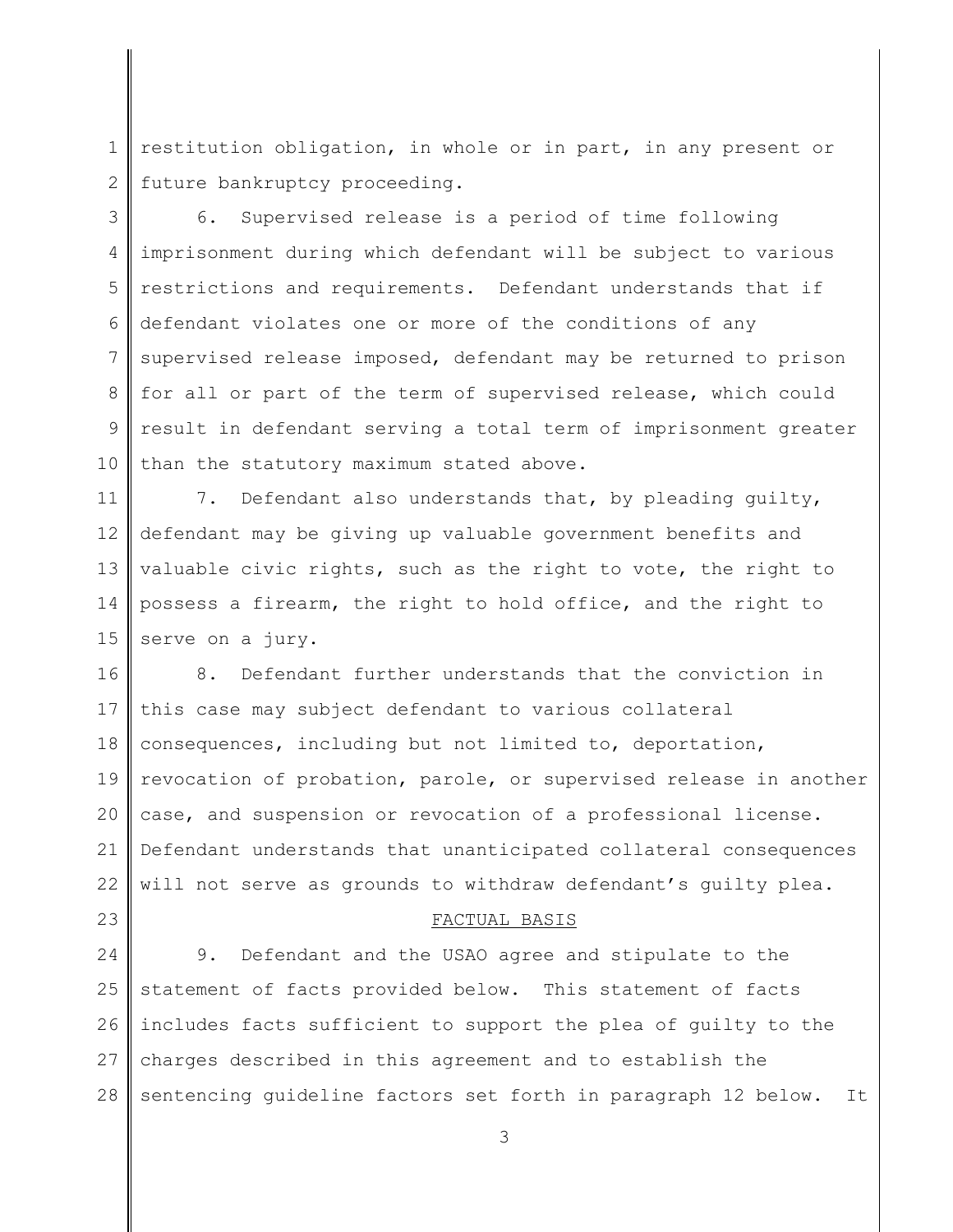1 2 3 4 is not meant to be a complete recitation of all facts relevant to the underlying criminal conduct or all facts known to defendant that relate to that conduct. The stipulated facts are as follows:

5 6 7 8 9 10 11 12 13 14 Lending institutions, including banks, are in the business of purchasing equipment, often computers, and leasing it to customers. In legitimate transactions, the lending institution purchases equipment from an approved vendor. That equipment is then leased to the lessee for a set period of time. At the conclusion of that time, the lessee is permitted to purchase the equipment for a nominal amount. In the event the lessee stops making lease payments, the lending institution can repossess the leased equipment and thereby recoup a portion of the purchase price the lending institution previously paid to the vendor.

15 16 17 18 19 20 21 22 23 24 In or about October 2005 and continuing through April 2006, defendant, and others, engaged in a scheme to defraud lending institutions by tricking them into making hard money loans by making false and materially misleading statements in equipment leases. Defendant owns Saut Wa Soora Inc. ("Saut Wa Soora") located in Anaheim, California. As a leasee, defendant obtained two equipment leases for his business, Saut Wa Soora, from DDI Leasing, using Digicom as the equipment vendor. Both are in default. The loss to DDI Leasing from these transactions is approximately \$94,775.

25 26 27 28 As a lessee, defendant obtained two equipment leases from DDI Leasing with the help of a purported equipment vendor, Digicom U.S. in Torrance, California. Digicom U.S., which was headed by G.S., was a fraudulent equipment vendor. Digicom U.S.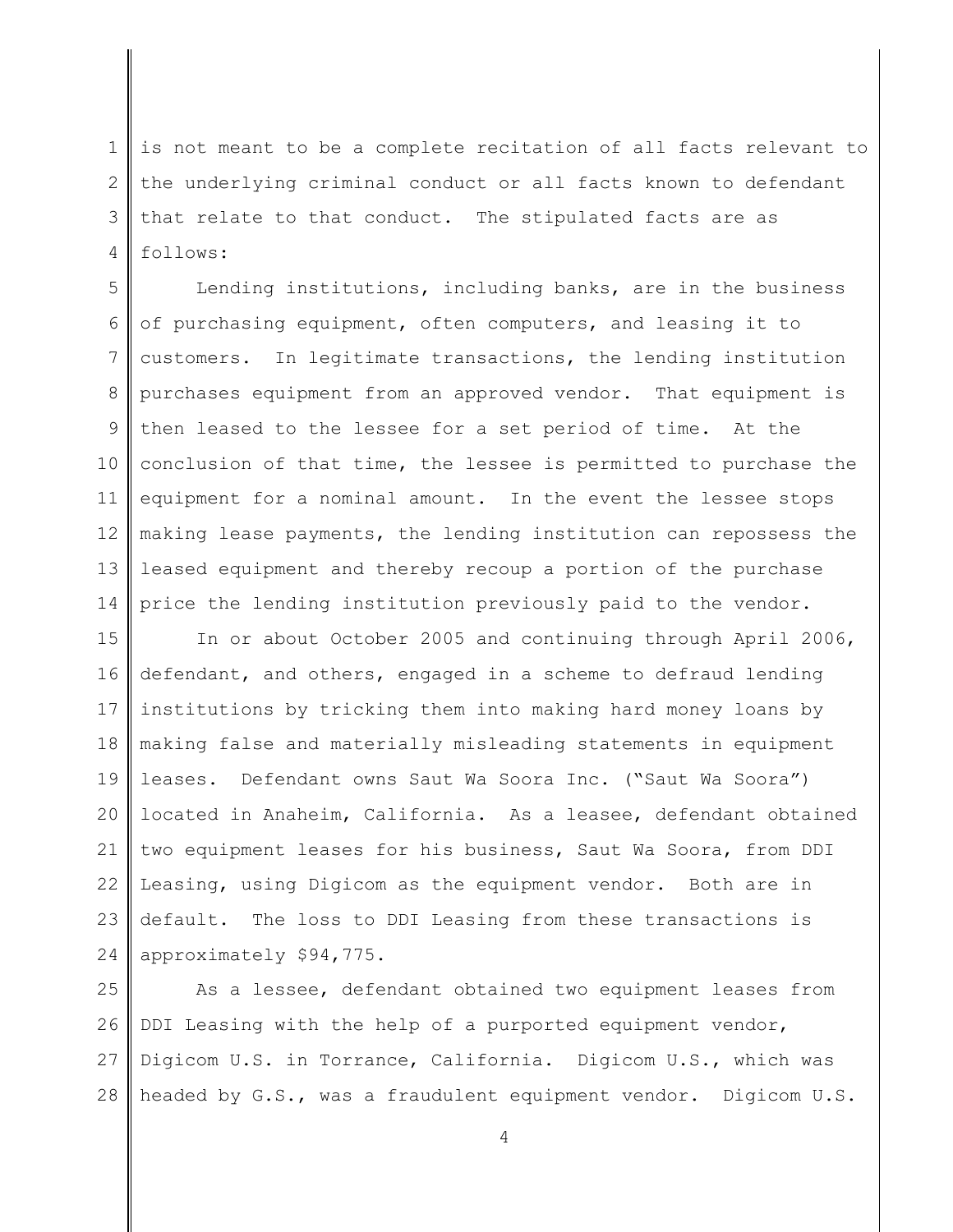1 2 3 previously arranged with lending institutions, including Citibank, AEL, and others, to be an approved computer vendor for lease transactions.

4 5 6 7 8 9 10 11 12 G.S., with defendant's knowledge and consent, knowingly caused false and misleading invoices to be submitted to the lending institutions to make it appear as though defendant was receiving computer equipment worth a substantial amount of money. These invoices were designed to trick the lending institutions into paying for non-existent or over-valued equipment. Defendant, in turn, received nothing or computers that were worth less than one-tenth what was represented to the lending institution from Digicom U.S.

13 14 15 16 17 18 19 20 21 22 As part of its business, the lending institution would telephone the lessee and confirm that the lessee received the equipment. Defendant told the lending institutions that the equipment was received, installed new, and accurately reflected in the invoice. In addition, defendant did not reveal that the true purpose of the two transactions was not an equipment lease, but a cash loan. As a lessee, defendant concealed from the lending institutions the true nature and purpose of the transactions, which was to receive hard money loans, not equipment leases.

23 24 25 26 27 On or about October 10, 2005, an equipment lease agreement (No. BCI0203QL) was sent by Federal Express or another courier from the Central District of California to DDI Leasing in Bedminster, New Jersey in furtherance of a fraudulent equipment lease for Saut Wa Soora.

28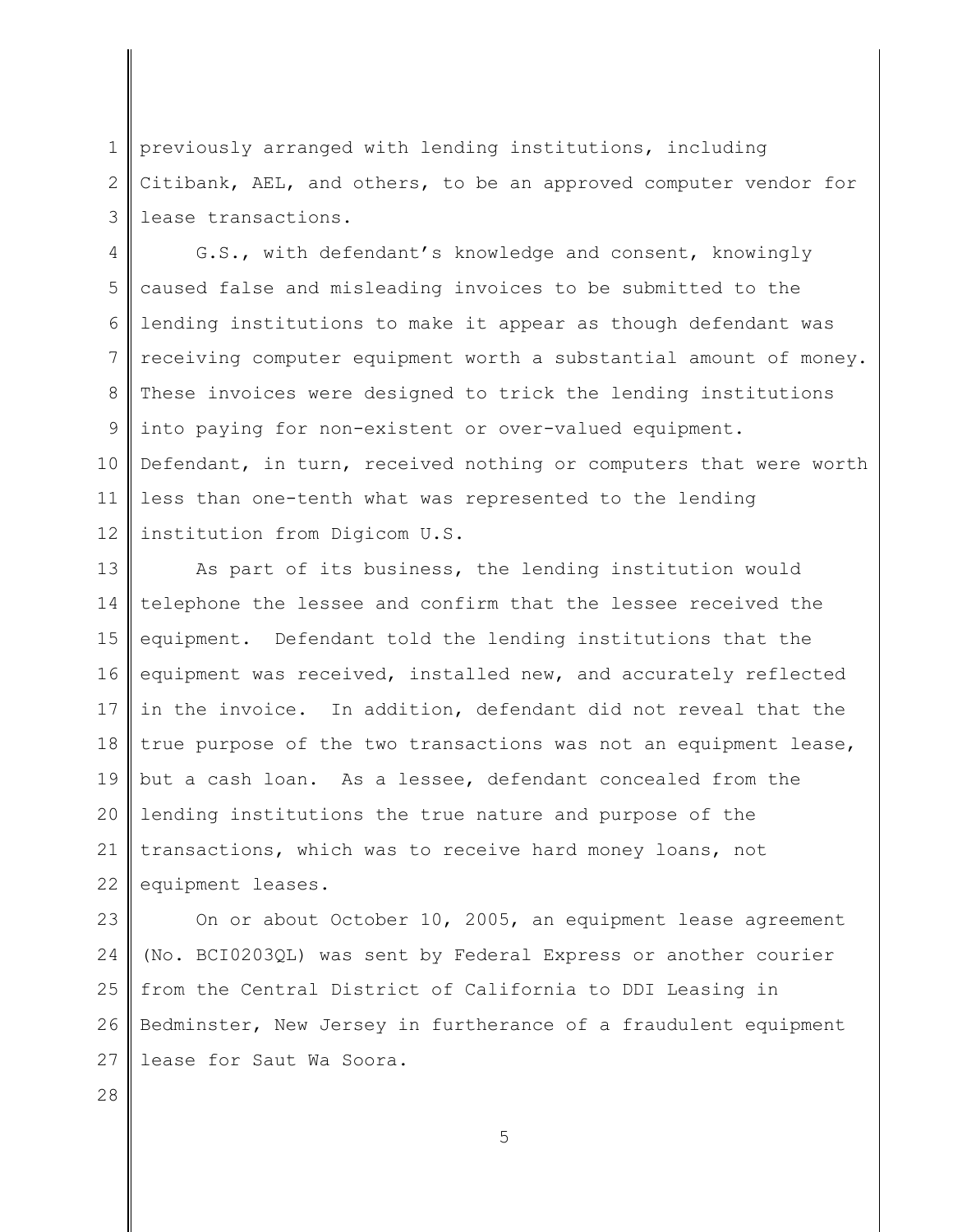# WAIVER OF CONSTITUTIONAL RIGHTS

2 3 10. By pleading guilty, defendant gives up the following rights:

4

5

1

a) The right to persist in a plea of not guilty.

b) The right to a speedy and public trial by jury.

6 7 8 9 10 11 12 13 c) The right to the assistance of legal counsel at trial, including the right to have the Court appoint counsel for defendant for the purpose of representation at trial. (In this regard, defendant understands that, despite his or her plea of guilty, he or she retains the right to be represented by counsel - and, if necessary, to have the court appoint counsel if defendant cannot afford counsel - at every other stage of the proceedings.)

14 15 16 d) The right to be presumed innocent and to have the burden of proof placed on the government to prove defendant guilty beyond a reasonable doubt.

17 18 e) The right to confront and cross-examine witnesses against defendant.

19 20 21 22 f) The right, if defendant wished, to testify on defendant's own behalf and present evidence in opposition to the charges, including the right to call witnesses and to subpoena those witnesses to testify.

23 24 25 g) The right not to be compelled to testify, and, if defendant chose not to testify or present evidence, to have that choice not be used against defendant.

26 27 By pleading guilty, defendant also gives up any and all rights to pursue any affirmative defenses, Fourth Amendment or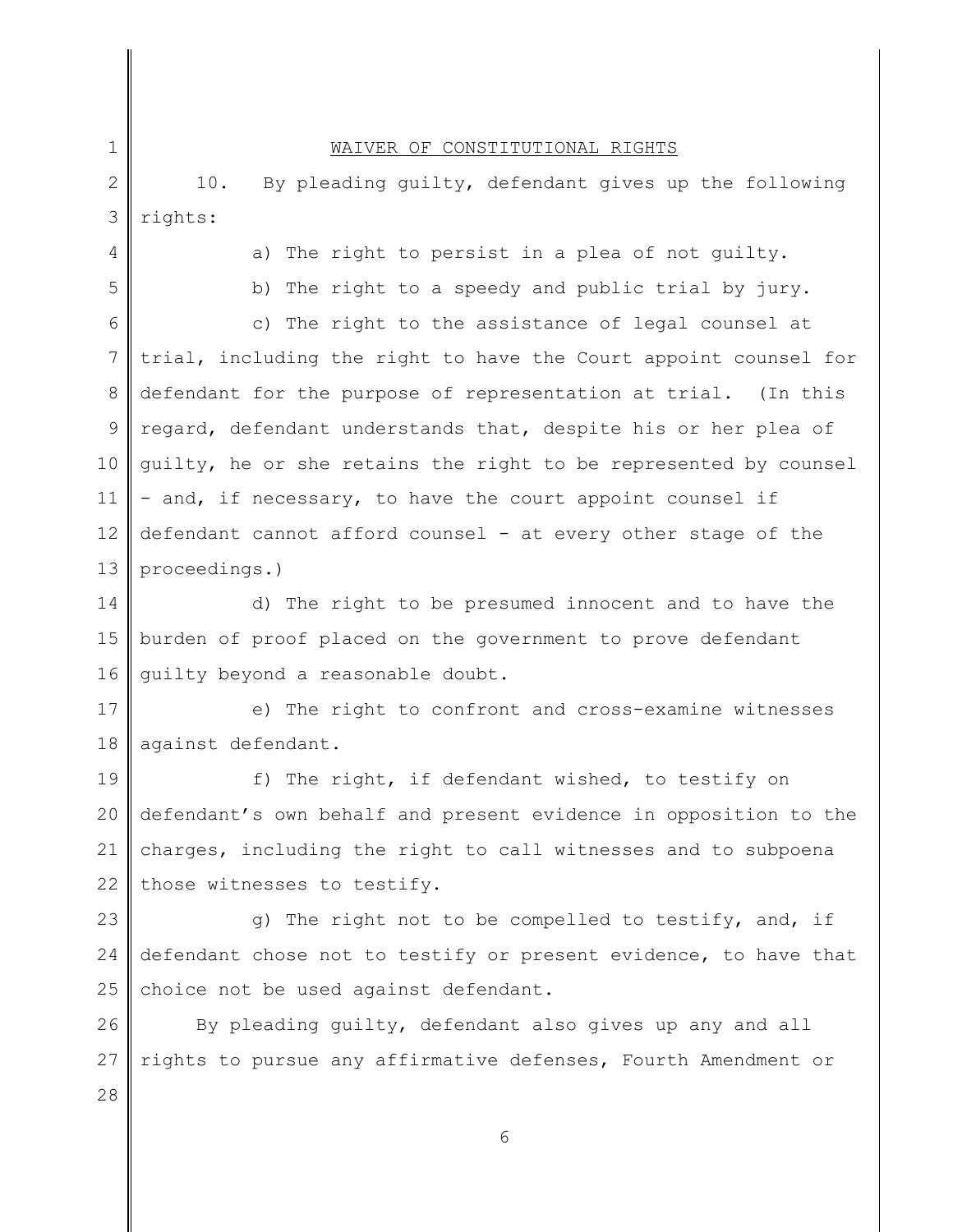1 Fifth Amendment claims, and other pretrial motions that have been 2 filed or could be filed.

| 3              | SENTENCING FACTORS                                                     |
|----------------|------------------------------------------------------------------------|
| $\overline{4}$ | Defendant understands that the Court is required to<br>11.             |
| 5              | consider the United States Sentencing Guidelines ("U.S.S.G." or        |
| 6              | "Sentencing Guidelines") among other factors in determining            |
| 7              | defendant's sentence. Defendant understands, however, that the         |
| 8              | Sentencing Guidelines are only advisory, and that after                |
| 9              | considering the Sentencing Guidelines, the Court may be free to        |
| 10             | exercise its discretion to impose any reasonable sentence up to        |
| 11             | the maximum set by statute for the crimes of conviction.               |
| 12             | 12.<br>Defendant and the USAO agree and stipulate to the               |
| 13             | following applicable Sentencing Guideline factors:                     |
| 14             | Base Offense Level :<br>[U.S.S.G. S 2B1.1(a) (1)]<br>7                 |
| 15             | Specific Offense<br>Characteristics                                    |
| 16             |                                                                        |
| 17             | Loss In Excess<br>of \$70,000<br>$+8$<br>[U.S.S.G. S 2B1.1(b) (1) (E)] |
| 18             | Minor Role<br>[U.S.S.G. \$ 3B1.2(a)]<br>$-4$<br>$\ddot{\phantom{a}}$   |
| 19             | Acceptance of<br>Responsibility<br>$-2$<br>[U.S.S.G. S SI.1(a)]        |
| 20             | $\ddot{\phantom{a}}$                                                   |
| 21             | Defendant and the USAO reserve the right to argue that                 |
| 22             | additional specific offense characteristics, adjustments, and          |
| 23             | departures are appropriate.                                            |
| 24             | There is no agreement as to defendant's criminal<br>13.                |
| 25             | history or criminal history category.                                  |
| 26             | 14.<br>The stipulations in this agreement do not bind either           |
| 27             | the United States Probation Office or the Court. Both defendant        |
| 28             | and the USAO are free to: (a) supplement the facts by supplying        |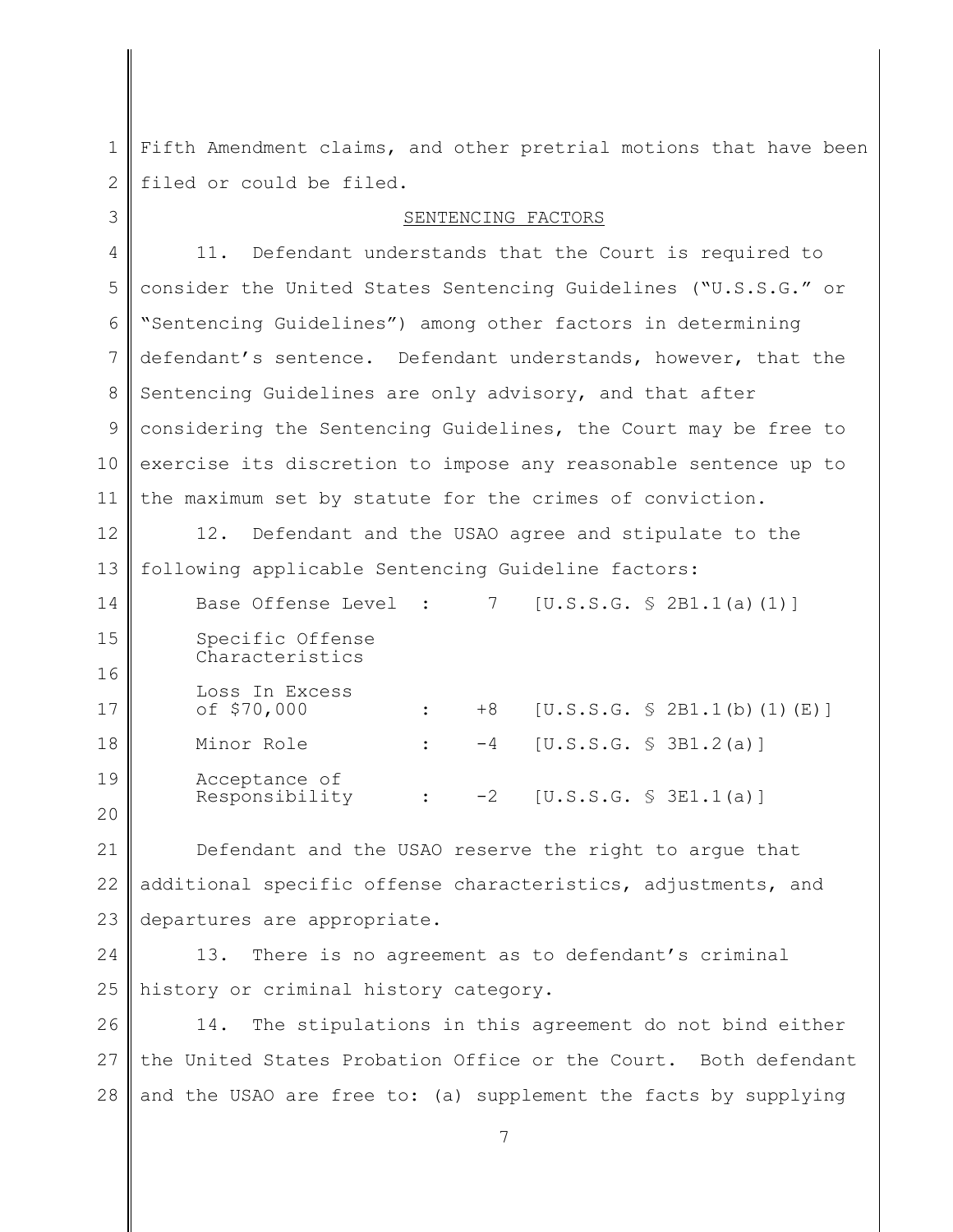1 2 3 4 5 6 7 relevant information to the United States Probation Office and the Court, (b) correct any and all factual misstatements relating to the calculation of the sentence, and (c) argue on appeal and collateral review that the Court's sentencing calculations are not error, although each party agrees to maintain its view that the calculations in paragraph 12 are consistent with the facts of this case.

# DEFENDANT'S OBLIGATIONS

9

8

10

25

26

a) Plead guilty as set forth in this agreement.

11 12 b) Not knowingly and willfully fail to abide by all sentencing stipulations contained in this agreement.

15. Defendant agrees that he will:

13 14 15 16 c) Not knowingly and willfully fail to: (i) appear as ordered for all court appearances, (ii) surrender as ordered for service of sentence, (iii) obey all conditions of any bond, and (iv) obey any other ongoing court order in this matter.

17 18 19 d) Not commit any crime; however, offenses which would be excluded for sentencing purposes under U.S.S.G. § 4A1.2(c) are not within the scope of this agreement.

20 21 22 e) Not knowingly and willfully fail to be truthful at all times with Pretrial Services, the U.S. Probation Office, and the Court.

23 24 f) Pay the applicable special assessment at or before the time of sentencing unless defendant lacks the ability to pay.

THE USAO'S OBLIGATIONS

27 28 16. If defendant complies fully with all defendant's obligations under this agreement, the USAO agrees: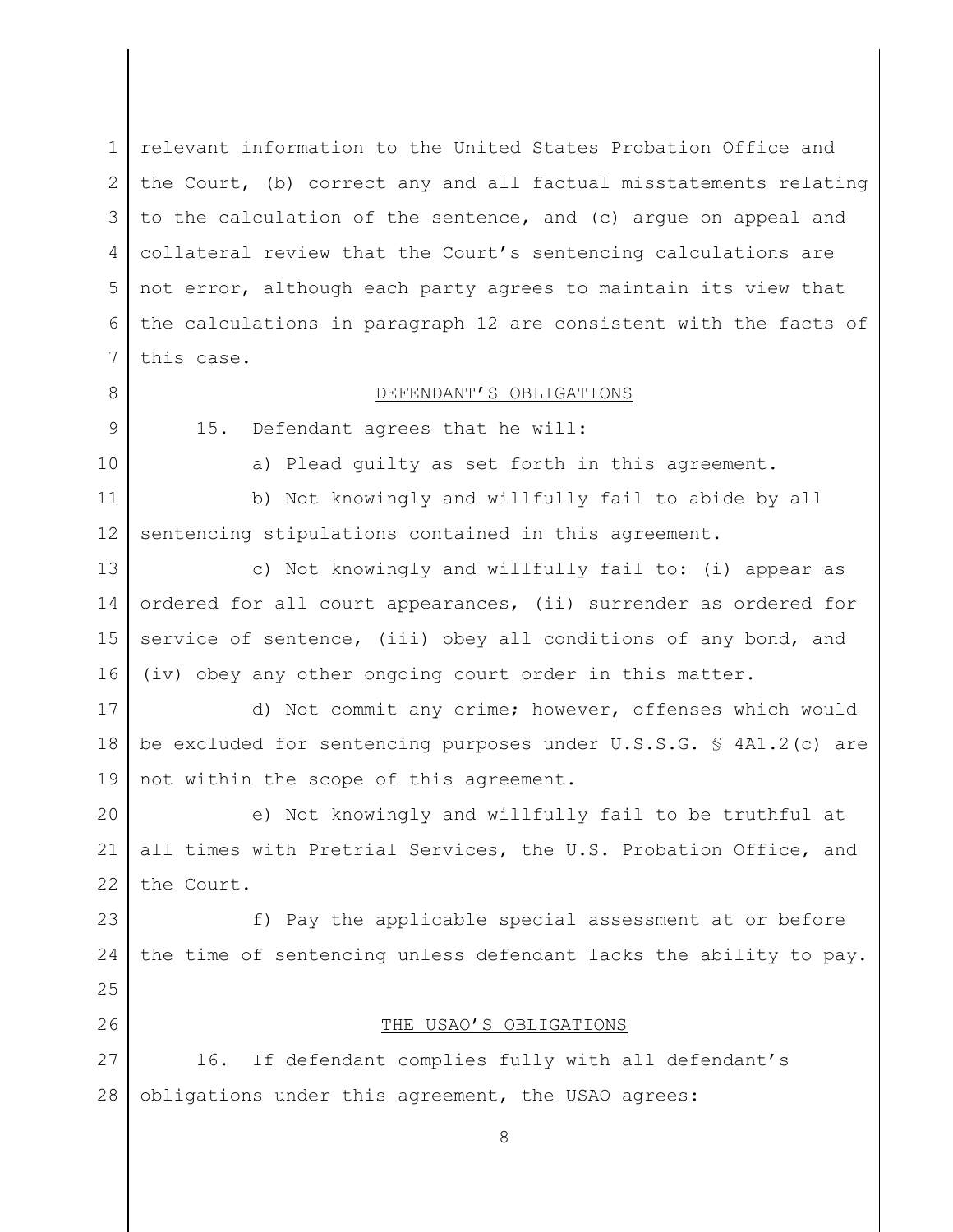1 2 a) To abide by all sentencing stipulations contained in this agreement.

3 4 5 6 7 8 9 b) At the time of sentencing, provided that defendant demonstrates an acceptance of responsibility for the offense up to and including the time of sentencing, to recommend a two-level reduction in the applicable sentencing guideline offense level, pursuant to U.S.S.G. § 3E1.1, and to recommend and, if necessary, move for an additional one-level reduction if available under that section.

10 11 12 13 14 c) To recommend that defendant be sentenced at the low end of the applicable Sentencing Guidelines range provided that the total offense level as calculated by the Court is 9 or higher and provided that the Court does not depart downward in offense level or criminal history category.

### BREACH OF AGREEMENT

16 17 18 19 17. Following a knowing and willful breach of this agreement by defendant, should the USAO elect to pursue any charge or any civil or administrative action that was either dismissed or not filed as a result of this agreement, then:

15

20 21 22 23 a) Defendant agrees that the applicable statute of limitations is tolled between the date of defendant's signing of this agreement and the commencement of any such prosecution or action.

24 25 26 27 28 b) Defendant gives up all defenses based on the statute of limitations, any claim of preindictment delay, or any speedy trial claim with respect to any such prosecution or action, except to the extent that such defenses existed as of the date of defendant's signing of this agreement.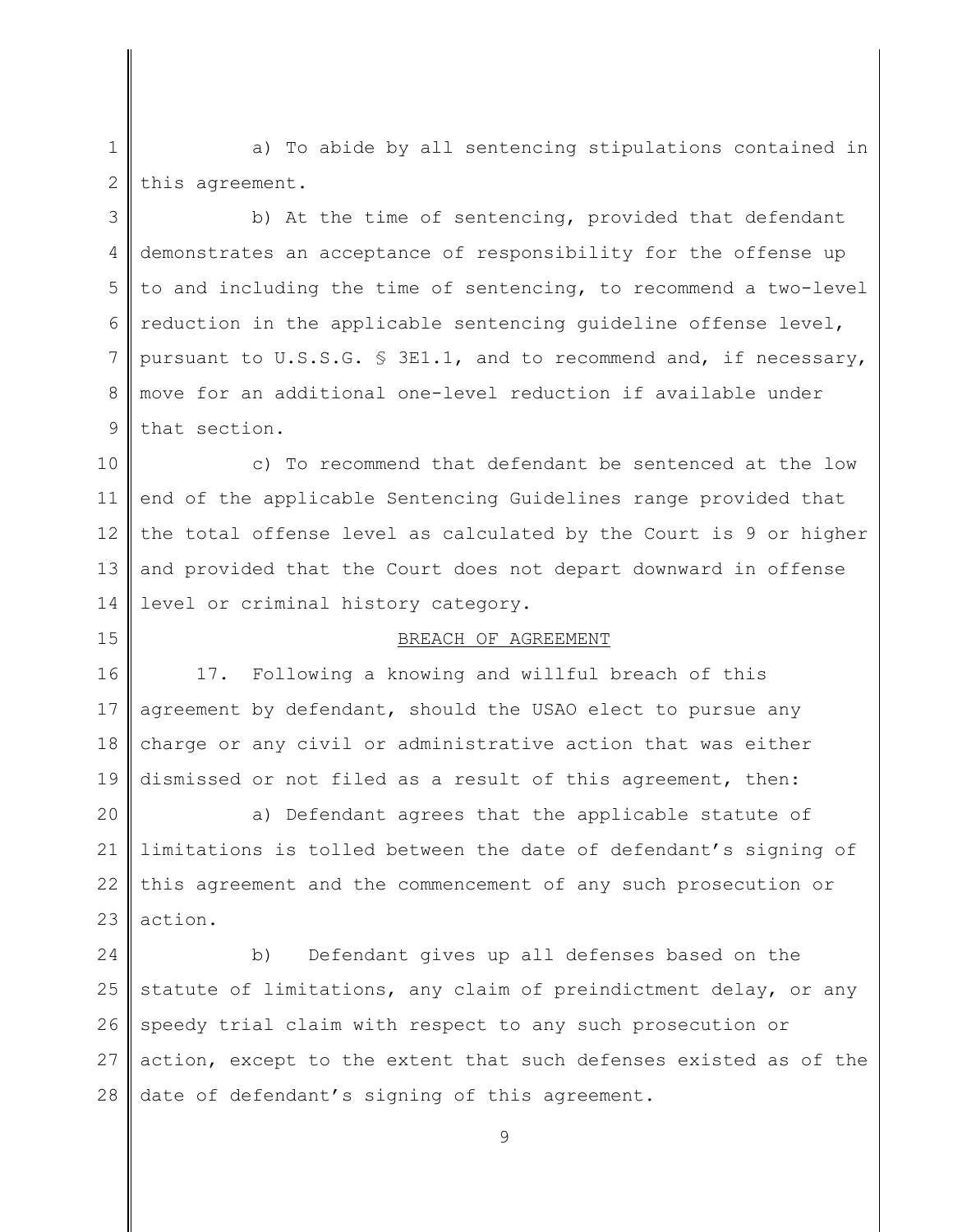1 2 3 4 5 6 7 8 9 10 c) Defendant agrees that: (i) any statements made by defendant, under oath, at the guilty plea hearing; ii) the stipulated factual basis statement in this agreement; and iii) any evidence derived from such statements, are admissible against defendant in any prosecution of defendant, and defendant shall assert no claim under the United States Constitution, any statute, Rule 410 of the Federal Rules of Evidence, Rule 11(f) of the Federal Rules of Criminal Procedure, or any other federal rule, that the statements or any evidence derived from any statements should be suppressed or are inadmissible.

11

## LIMITED MUTUAL WAIVER OF APPEAL AND COLLATERAL ATTACK

12 13 14 15 16 17 18 19 20 21 22 23 24 25 26 27 28 18. Defendant gives up the right to appeal any sentence imposed by the Court, and the manner in which the sentence is determined, provided that (a) the sentence is within the statutory maximum specified above and is constitutional, (b) the Court in determining the applicable guideline range does not depart upward in offense level or criminal history category and determines that the total offense level is 9 or below, and (c) the Court imposes a sentence within or below the range corresponding to the determined total offense level and criminal history category. Defendant also gives up any right to bring a post-conviction collateral attack on the conviction or sentence except a post-conviction collateral attack based on a claim of ineffective assistance of counsel, a claim of newly discovered evidence, or a retroactive change in the applicable Sentencing Guidelines, sentencing statutes, or statutes of conviction. Notwithstanding the foregoing, defendant retains the ability to appeal the court's determination of defendant's criminal history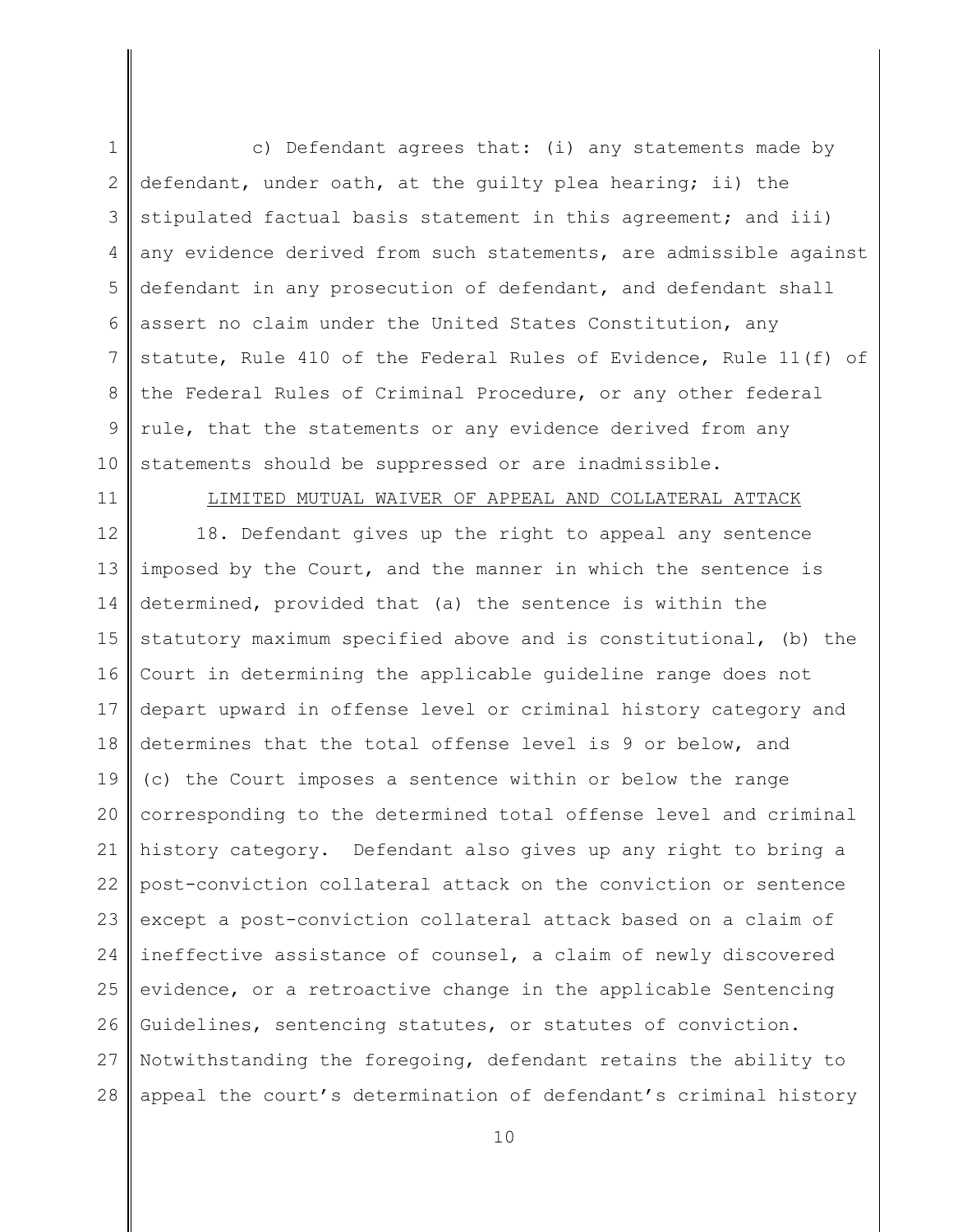1 2 3 4 5 6 category and the conditions of supervised release imposed by the court, with the exception of the following: standard conditions set forth in district court General Orders 318 and 01-05; the drug testing conditions mandated by 18 U.S.C. §§ 3563(a)(5) and 3583(d); and the alcohol and drug use conditions authorized by  $18$ U.S.C. § 3563(b)(7).

7 8 9 10 11 12 13 19. The USAO gives up its right to appeal the Court's Sentencing Guidelines calculations, provided that (a) the Court does not depart downward in offense level or criminal history category and (b) the Court determines that the total offense level is 9 or above and imposes a sentence within the range corresponding to the determined total offense level and criminal history category.

### COURT NOT A PARTY

15 16 17 18 19 20 21 22 23 24 25 26 20. The Court is not a party to this agreement and need not accept any of the USAO's sentencing recommendations or the parties' stipulations. Even if the Court ignores any sentencing recommendation, finds facts or reaches conclusions different from any stipulation, and/or imposes any sentence up to the maximum established by statute, defendant cannot, for that reason, withdraw defendant's guilty plea, and defendant will remain bound to fulfill all defendant's obligations under this agreement. No one – not the prosecutor, defendant's attorney, or the Court – can make a binding prediction or promise regarding the sentence defendant will receive, except that it will be within the statutory maximum.

27

14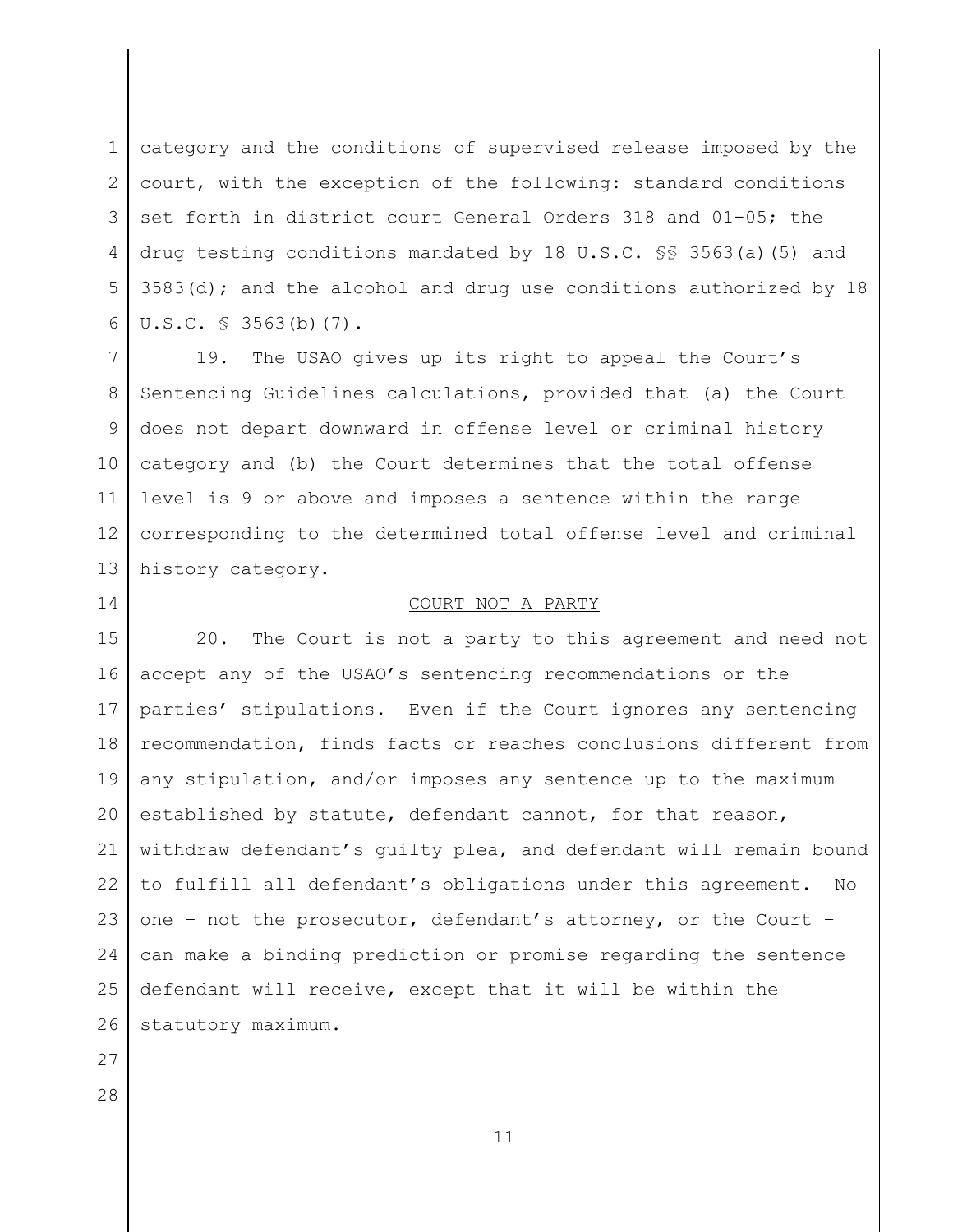| $\mathbf 1$  | NO ADDITIONAL AGREEMENTS                                                  |  |
|--------------|---------------------------------------------------------------------------|--|
| $\mathbf{2}$ | 21.<br>Except as set forth herein, there are no promises,                 |  |
| 3            | understandings or agreements between the USAO and defendant or            |  |
| 4            | defendant's counsel. Nor may any additional agreement,                    |  |
| 5            | understanding or condition be entered into unless in a writing            |  |
| 6            | signed by all parties or on the record in court.                          |  |
| 7            | PLEA AGREEMENT PART OF THE GUILTY PLEA HEARING                            |  |
| 8            | 22.<br>The parties agree and stipulate that this Agreement                |  |
| 9            | will be considered part of the record of defendant's quilty plea          |  |
| 10           | hearing as if the entire Agreement had been read into the record          |  |
| 11           | of the proceeding.                                                        |  |
| 12           | This agreement is effective upon signature by defendant and               |  |
| 13           | an Assistant United States Attorney.                                      |  |
| 14           | AGREED AND ACCEPTED                                                       |  |
| 15           | UNITED STATES ATTORNEY'S OFFICE<br>FOR THE CENTRAL DISTRICT OF CALIFORNIA |  |
| 16           |                                                                           |  |
| 17           | THOMAS P. O'BRIEN<br>United States Attorney                               |  |
| 18           | 2/6/08                                                                    |  |
| 19           | Jennifer L. Waier<br>JENNIFER L. WAIER<br>Date                            |  |
| 20           | Assistant United States Attorney                                          |  |
| 21           | I have read this agreement and carefully discussed every                  |  |
| 22           | part of it with my attorney. I understand the terms of this               |  |
| 23           | agreement, and I voluntarily agree to those terms. My attorney            |  |
| 24           | has advised me of my rights, of possible defenses, of the                 |  |
| 25           | Sentencing Guideline provisions, and of the consequences of               |  |
| 26           | entering into this agreement. No promises or inducements have             |  |
| 27           | been made to me other than those contained in this agreement.<br>No       |  |
| 28           | one has threatened or forced me in any way to enter into this             |  |